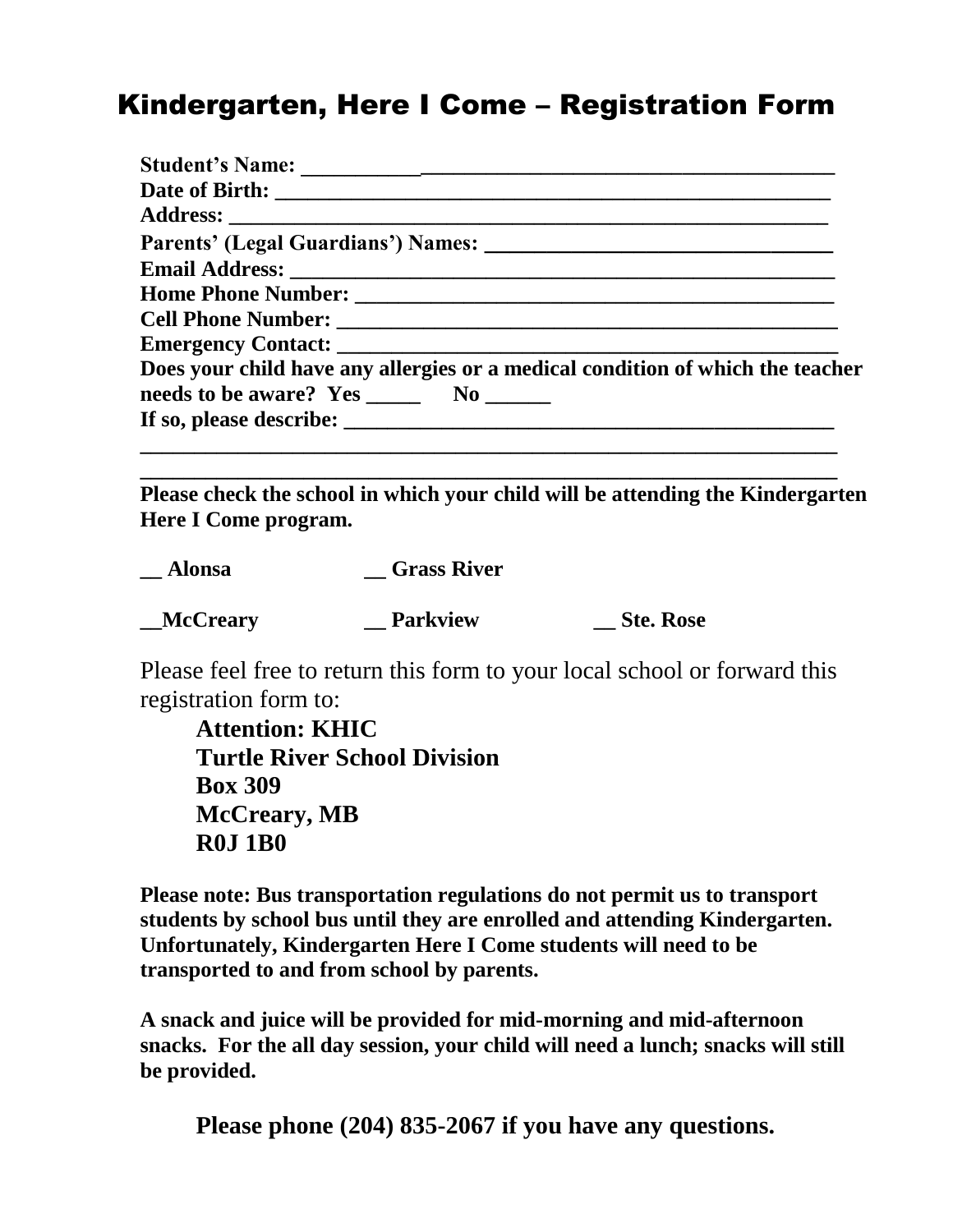#### **Indigenous Identity Declaration - Authorization and Statement of Understanding**

*Indigenous Identity Declaration helps to support the efforts of Manitoba Education and Training and school divisions to plan and improve programs in a way that is responsive to Aboriginal learners. (Providing this personal information is voluntary and optional. It is being collected in compliance with section 36(1)(b) of The Freedom of Information and Protection of Privacy Act as it is necessary for and relates directly to the activity of Manitoba and school divisions to plan, deliver and improve programs.)*

- 1. I, \_\_\_\_\_\_\_\_\_\_\_\_\_\_\_\_\_\_\_\_\_\_\_\_, (name of parent/guardian, please print clearly):
- $\Box$  Am submitting my child's Indigenous Identity Declaration for the first time
- $\Box$  Am making changes to my child's Indigenous Identity Declaration
- $\Box$  Already submitted my child's Indigenous Identity Declaration and have no further changes to make at this time.
- 2. Is your child an Indigenous person, that is, First Nation (North American Indian), Métis, or Inuk (Inuit)? *Note: First Nations (North American Indian) include Status and Non-Status Indians* If "Yes", mark the square(s) that best describe(s) your child now:
- □ Yes, First Nation (North American Indian)
- Yes, Métis
- □ Yes, Inuk (Inuit)
- 3. Which best describes your child's Indigenous cultural-linguistic identity? Please select up to two choices:
- Anishinaabe (Ojibway/Saulteaux)
- $\Box$  Ininiw
- $\Box$  Dene (Sayisi)
- Dakota
- Oji-Cree
- Michif
- Inuktitut
- $\Box$  Other-please specify:

Signature of Parent/Guardian:  $\Box$  Date:

*This personal information is being collected under the authority of The Public Schools Act for School related purposes. It is protected by the Protection of Privacy provisions of the Freedom of Information and Protection of Privacy Act and the Personal Health Information Act. If you have any questions about the collection, please contact your school principal.*